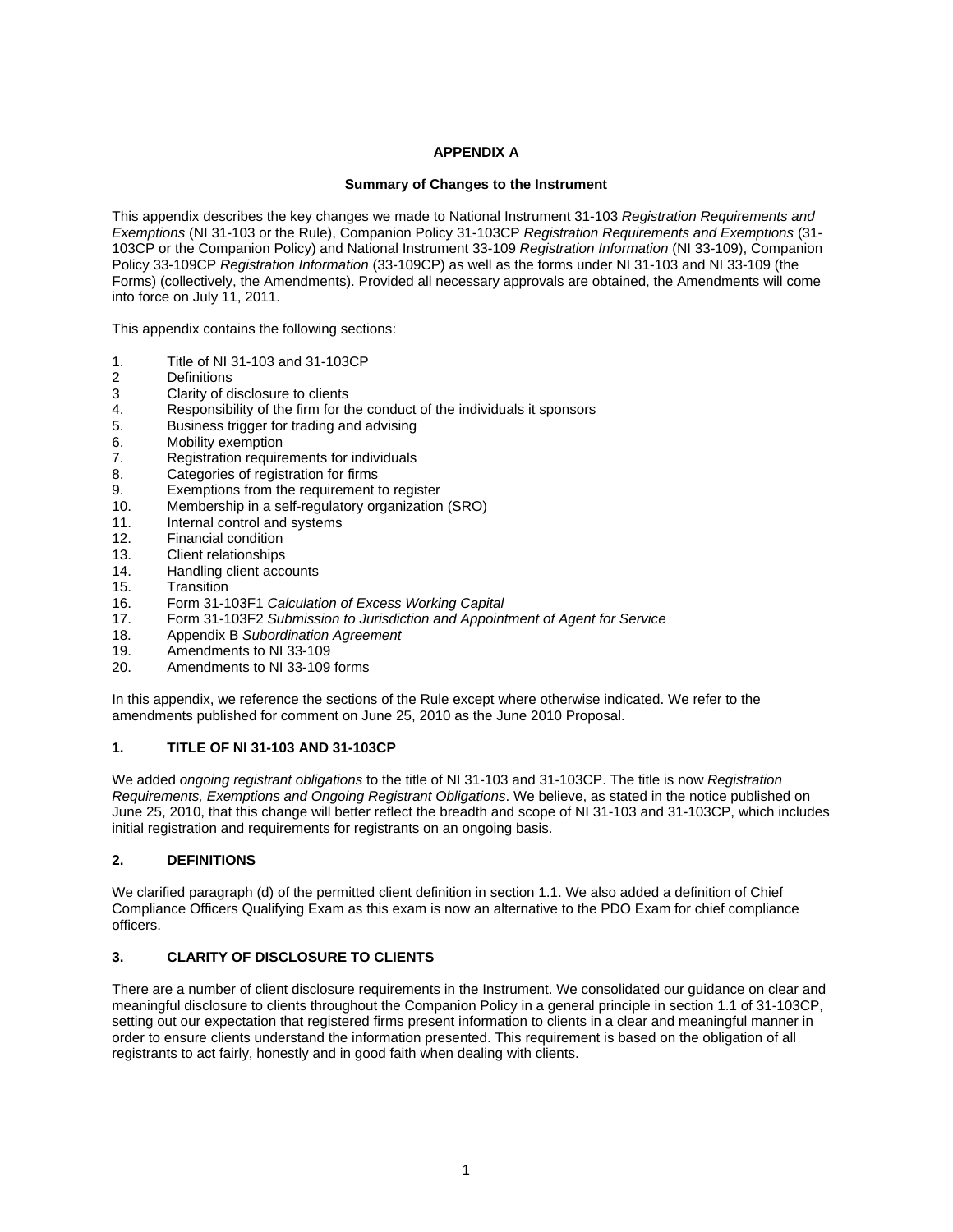## **4. RESPONSIBILITY OF THE FIRM FOR THE CONDUCT OF THE INDIVIDUALS IT SPONSORS**

We proposed in June 2010 to add guidance, in section 3.4 of the Companion Policy, on the firm's responsibility to ensure compliance with ongoing requirements. This includes firms ensuring that their registered individuals are proficient. We now provide more general guidance on the firm's responsibility regarding their registered individuals in section 1.3 of 31-103CP, which sets out our view that a registered firm is responsible for the conduct of their registered individuals.

The registered firm

- must undertake due diligence before sponsoring an individual to be registered to act on its behalf; and
- has an ongoing obligation to monitor and supervise its registered individuals in an effective manner.

## **5. BUSINESS TRIGGER FOR TRADING AND ADVISING**

We clarified, in section 1.3 of 31-103CP (under the heading *Factors in determining a business purpose)*, the guidance on incidental activities in respect of mergers and acquisitions specialists. We expect that if these specialists also engage in capital raising from prospective investors (including private placements), they will need to consider whether they are in the business of trading and require registration.

## **6. MOBILITY EXEMPTION**

We codified in section 2.2 of the Companion Policy the guidance that we previously published in the *Frequently Asked Questions* (FAQ) published on February 5, 2010.

## **7. REGISTRATION REQUIREMENTS FOR INDIVIDUALS**

#### **(a) Proficiency requirements (sections 3.1 to 3.14)**

### *i. Time limits on examination requirements (section 3.3)*

Further to our June 2010 Proposal, we removed the requirement in section 3.3(2)(a) that an individual be registered for any 12 month period during the 36-month period prior to applying for registration in order to qualify for the exemption from the time limitations placed on examinations. Instead, section 3.3(2)(a) now requires an individual to have been registered in the same category in any jurisdiction of Canada *at any time* during the 36-month period before the date of his or her application for registration.

We clarified that periods of suspension will not be included for purposes of calculating the period of time a person has been registered in respect of the time limits for the validity of the examinations. We also added guidance on the 36 month time limit on examinations in section 3.3 of 31-103CP.

We amended section 3.3 to delete the reference to the examinations formerly provided in section 45 of Québec Policy Q-9 *Dealers, Advisers and Representatives*, since this is already covered in the grandfathering provisions in section 16.10(1) of NI 31-103.

#### *ii. Proficiency – initial and ongoing (section 3.4)*

We amended section 3.4 to provide that the proficiency principle for dealing, advising and associate advising representatives *includes* understanding the key features of the securities that are recommended by the individual. Guidance has been added in 31-103CP to indicate that the proficiency principle applies notwithstanding any suitability exemption, including the exemption in section 13.3(4) in respect of permitted clients.

Guidance has also been added to confirm that it is the responsibility of a registered firm to ensure that their registered individuals are proficient at all times.

#### *iii.* Recognition of the Chief Compliance Officers Qualifying Exam (sections 3.6, 3.8, 3.10, 3.13 and 3.14)

The Chief Compliance Officers Qualifying Exam is now an alternative to the PDO Exam for chief compliance officers.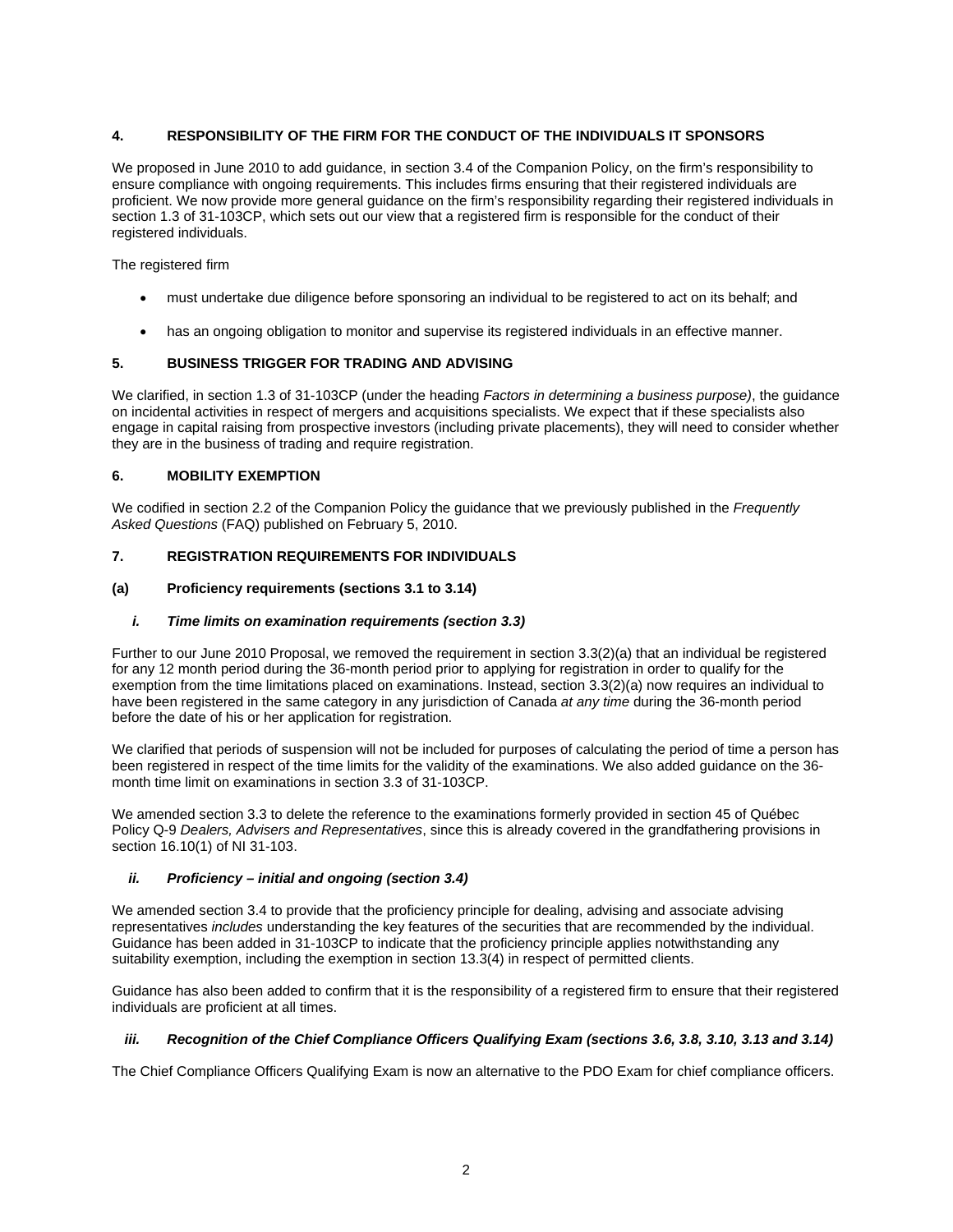### *iv. Removal of the requirement to pass the Canadian Securities Course Exam for holders of the CFA Charter (sections 3.13 and 3.14)*

The requirement to pass the Canadian Securities Course Exam has been removed from section 3.13 and 3.14, in cases where the individual has earned the CFA Charter.

### *v. Alternative proficiency for representatives of mutual fund dealers and exempt market dealers (sections 3.5 and 3.9)*

We amended sections 3.5 and 3.9 to provide the following alternative proficiency for representatives of mutual fund dealers and exempt market dealers: the individual will meet the proficiency requirement if he or she has earned a CFA Charter and has 12 months of relevant securities industry experience in the 36-month period before applying for registration.

## *vi. Codification of the transitioned proficiencies*

The proficiencies which are the object of the transition provisions in sections 16.9(2) and 16.10(1) have been codified in Part 3.

## *vii. Additional proficiency guidance*

Guidance has been added in 31-103CP to confirm that the proficiency requirements in Part 3 do not apply to approved persons of the Investment Industry Regulatory Organization of Canada (IIROC) because these individuals are required to meet the proficiency requirements mandated by the IIROC rules. We also updated Appendix C - *Proficiency requirements* of 31-103CP for individuals acting on behalf of a registered firm to reflect the changes to the proficiency requirements of the Rule (as outlined above).

## **(b) Review by the CSA of alternative proficiencies**

We stated in the July 17, 2009 notice of publication that "the CSA would assess new examinations that are submitted for approval. We will review the Rule on a periodic basis and codify the recognition of additional examinations as they are approved by the CSA". Due to an ever increasing number of policy initiatives and other priorities requiring substantial staff involvement, the recognition of additional examinations or the inclusion of alternative or local proficiency requirements in the Rule are not anticipated this year. The CSA will reconsider this decision next year, taking into consideration its other priorities.

# **(c) Restrictions on acting for another registered firm (section 4.1)**

In the June 2010 Proposal we included in section 4.1 of NI 31-103 a new sub-paragraph (1)(b), which would prohibit an advising, associate advising and dealing representative from being registered with another registered firm. We have retained this provision. However, in order to assist firms in filing exemptive relief applications, we have amended section 4.1 so that a registered firm, as opposed to an individual, now has the obligation to ensure that an individual who acts on its behalf does not, at the same time, act as (a) an officer, partner or director of another registered firm that is not an affiliate of the first-mentioned registered firm, or (b) a dealing, advising or associate advising representative of another registered firm.

We included a grandfathering provision for individuals who were dually registered before the coming into force of the amendments to section 4.1. Guidance has been added to 31-103CP indicating the factors that will be taken into account when reviewing exemption applications.

# **8. CATEGORIES OF REGISTRATION FOR FIRMS**

# **(a) Mutual fund dealers (section 7.1)**

We repealed the exceptions for Québec and British Columbia in section 7.1(2)(b)(ii) and 7.1(3), in order to harmonize with the other CSA jurisdictions. All mutual fund dealers in Canada are now authorized to act as dealers in respect of the securities listed in section 7.1(2)(b).

#### **(b) Investment fund managers (section 7.3 of the Companion Policy)**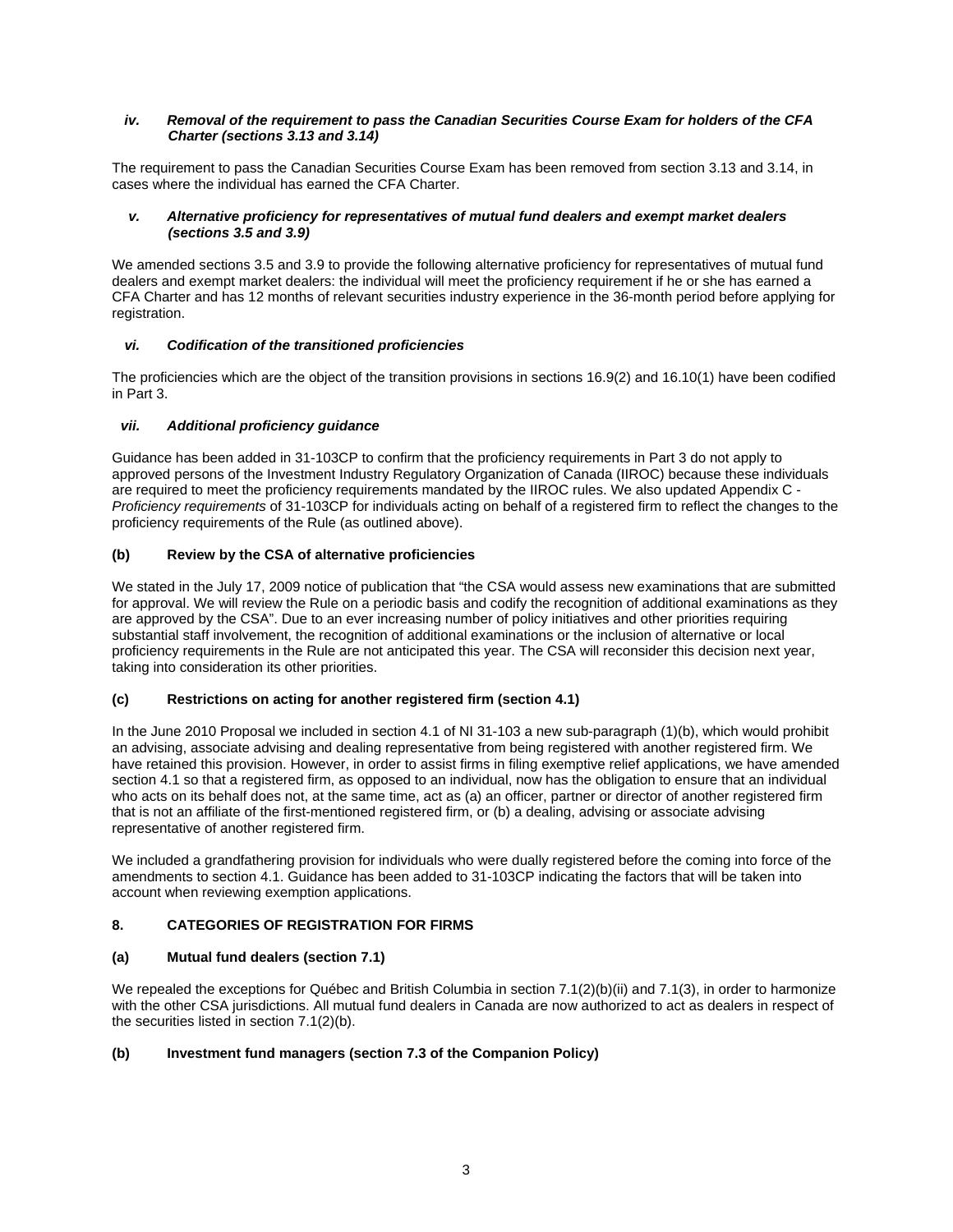We added guidance in 31-103CP to address the situation where the board of directors or the trustee(s) of a fund are directing the business, operations or affairs of an investment fund. In these situations, the fund itself may be considered the investment fund manager and therefore required to register in the investment fund manager category.

We also added guidance on the registration of investment fund managers in the context of fund complexes and groups to clarify that we expect exemption applications to be made by investment fund managers that have delegated the management of the fund function to a registered affiliate. We included guidance on the factors we will consider in respect of these exemption applications. We repealed the guidance on limited partnerships in view of this new guidance.

# **9. EXEMPTIONS FROM THE REQUIREMENT TO REGISTER**

# **(a) Exemptions from dealer registration**

# *i. Trades through or to a registered dealer (section 8.5)*

We amended the Companion Policy to provide additional examples in order to clarify further the use of this exemption.

# *ii. Investment fund trades by adviser to managed accounts (section 8.6)*

We eliminated the restriction in this exemption relating to non-prospectus qualified investment funds. The Rule now provides an exemption from dealer registration for an adviser trading in the securities of an investment fund to managed accounts of the adviser's clients, if the adviser acts as the adviser and investment fund manager of the investment fund.

# *iii. Plan administrator (8.16)*

We deleted the definition of "control person" in section 8.16 since that expression is defined in securities legislation.

# *iv. International dealer (section 8.18)*

We amended section 8.18 to:

- include an express restriction on the use of this exemption, which is only available if the permitted client is a Canadian permitted client, as defined in section 8.18;
- change the prescribed contents of the notice to clients required under section 8.18(4) as was proposed in the June 2010 Proposal, and restate the requirement to give annual notice to the regulator under section 8.18(5); and
- add a new subsection 8.18(7) to provide an adviser registration exemption for the person relying on the section 8.18 dealer registration exemption. This exemption is restricted to advice provided to the client in connection with trading activity permitted under section 8.18, and does not extend to a managed account of a client.

We had proposed to repeal, in the June 2010 Proposal, subsection 8.18(6) that provides that in Ontario, the obligation to provide the yearly notice to the regulator does not apply to a person or company that complies with the filing and fee payment requirements applicable to an unregistered exempt international firm under Ontario Securities Commission Rule 13-502 *Fees*. We are not making this change.

Subsections 8.18(6) and 8.26(6), as they appeared in the June 2010 Proposal, have been removed. Upon further consideration we have decided not to proceed with this change.

# **(b) Exemptions from adviser registration**

# *International adviser (section 8.26)*

We amended section 8.26 to mirror those changes made to the international dealer exemption (section 8.18) in respect of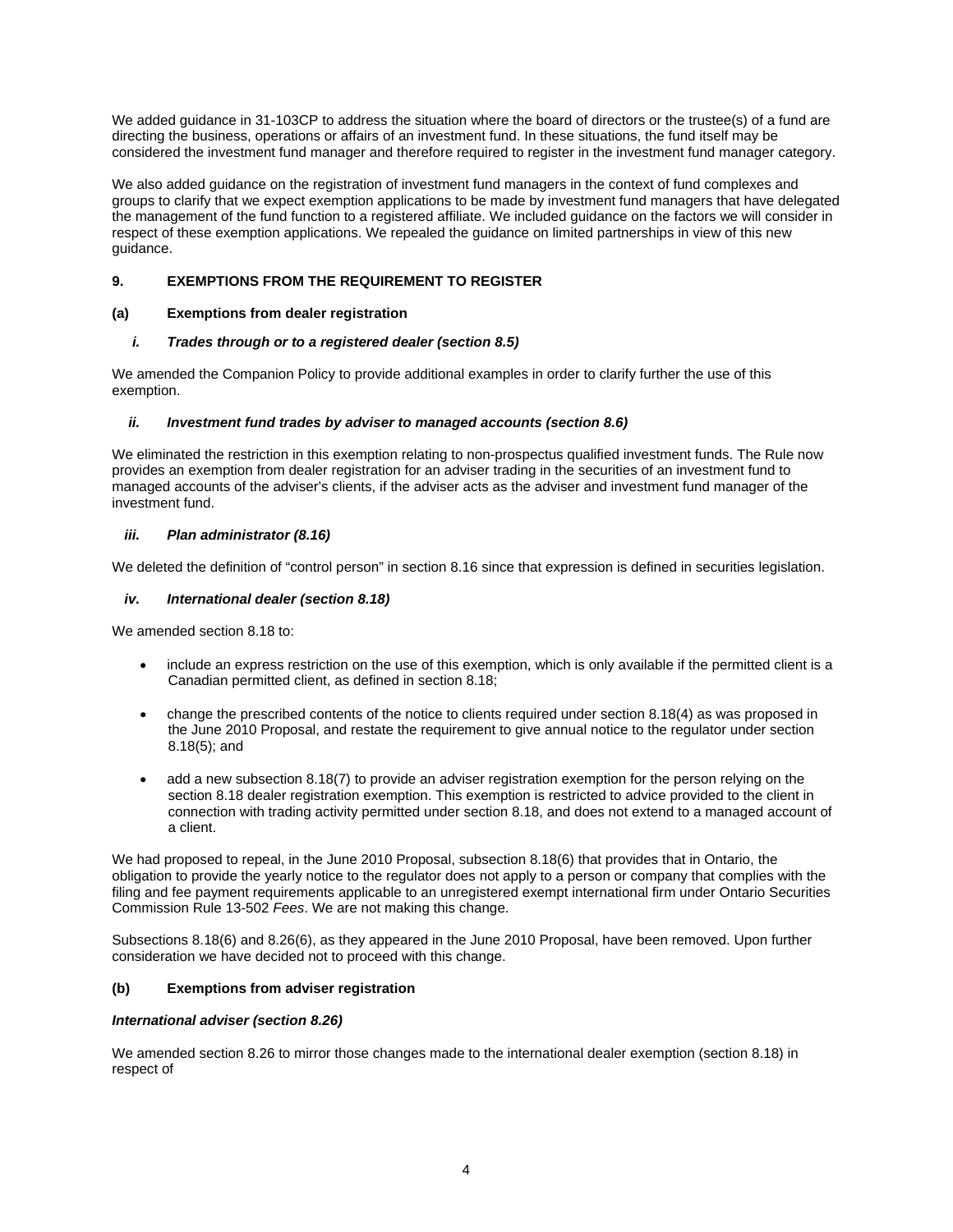- the restriction on the use of the exemption, which is only available if the permitted client is a Canadian permitted client , as defined in section 8.26; this definition is identical to the one in section 8.18, except that it excludes paragraph (d) of the definition of "permitted client" in section 1.1;
- the contents of the notice to clients;
- the annual notice to the regulator;
- maintaining subsection 8.26(6) as it appears in the current law in respect of an unregistered exempt international firm's ability to meet the yearly notice requirement to the regulator in Ontario by complying with certain filing and fee payment requirements; and
- the removal of subsection 8.26(6) as it appeared in the June 2010 Proposal.

We also clarified in paragraph 8.26(4)(d) our intent that the adviser's aggregate consolidated gross revenue is to be determined as at the end of its most recent financial year-end.

Finally, we included guidance in the Companion Policy on what we consider to be permissible incidental advice on Canadian securities by international advisers relying upon the exemption under section 8.26.

## **10. MEMBERSHIP IN A SELF-REGULATORY ORGANIZATION (SRO)**

We reorganized the drafting of the exemptions in Part 9 for:

- IIROC members that are also registered as investment fund managers; and
- members of the Mutual Fund Dealers Association of Canada (MFDA) that are also registered as exempt market dealers, scholarship plan dealers or investment fund managers.

The Rule now has two distinct sections, section 9.3 and 9.4, which distinguish the exemptions that are available on the basis of whether or not the member of IIROC or the MFDA is registered in another category. This clarifies our intent with respect to the exemptions for SRO members.

We added an exemption from section 13.12 for MFDA members. This change was made on the basis that the MFDA has a member rule prohibiting lending to clients except in very limited circumstances.

Finally, we added an exemption from section 13.15 for SRO members. This change was made on the basis that the SROs have their own rules on complaint handling. We remind registrants in Québec that to the extent they deal with a client in Québec, they must comply with sections 168.1.1 to 168.1.3 of the *Securities Act* (Québec) in all cases.

We may publish further amendments to the Instrument for comment in the near term.

#### **11. INTERNAL CONTROL AND SYSTEMS**

# **(a) Elements of an effective compliance system (section 11.1 of the Companion Policy)**

We included in the Companion Policy the enhanced guidance on internal controls that was proposed in the June 2010 Proposal.

#### **(b) Designating an ultimate designated person (UDP) (section 11.2)**

We amended section 11.2 of the Rule by adding in section 11.2(2)(a) that if the firm does not have a chief executive officer (CEO), the firm may designate, as its UDP, an individual acting in a capacity similar to a CEO. We also amended section 11.2(2)(c) to clarify our intent that the officer in charge of a division of the firm may be designated as the firm's UDP, but only to the extent that the firm has significant other business activities. Usually, a firm will have only one UDP.

We included in the Companion Policy the enhanced guidance on the UDP designation that was proposed in the June 2010 Proposal.

# **(c) Record-keeping (section 11.5 of the Companion Policy)**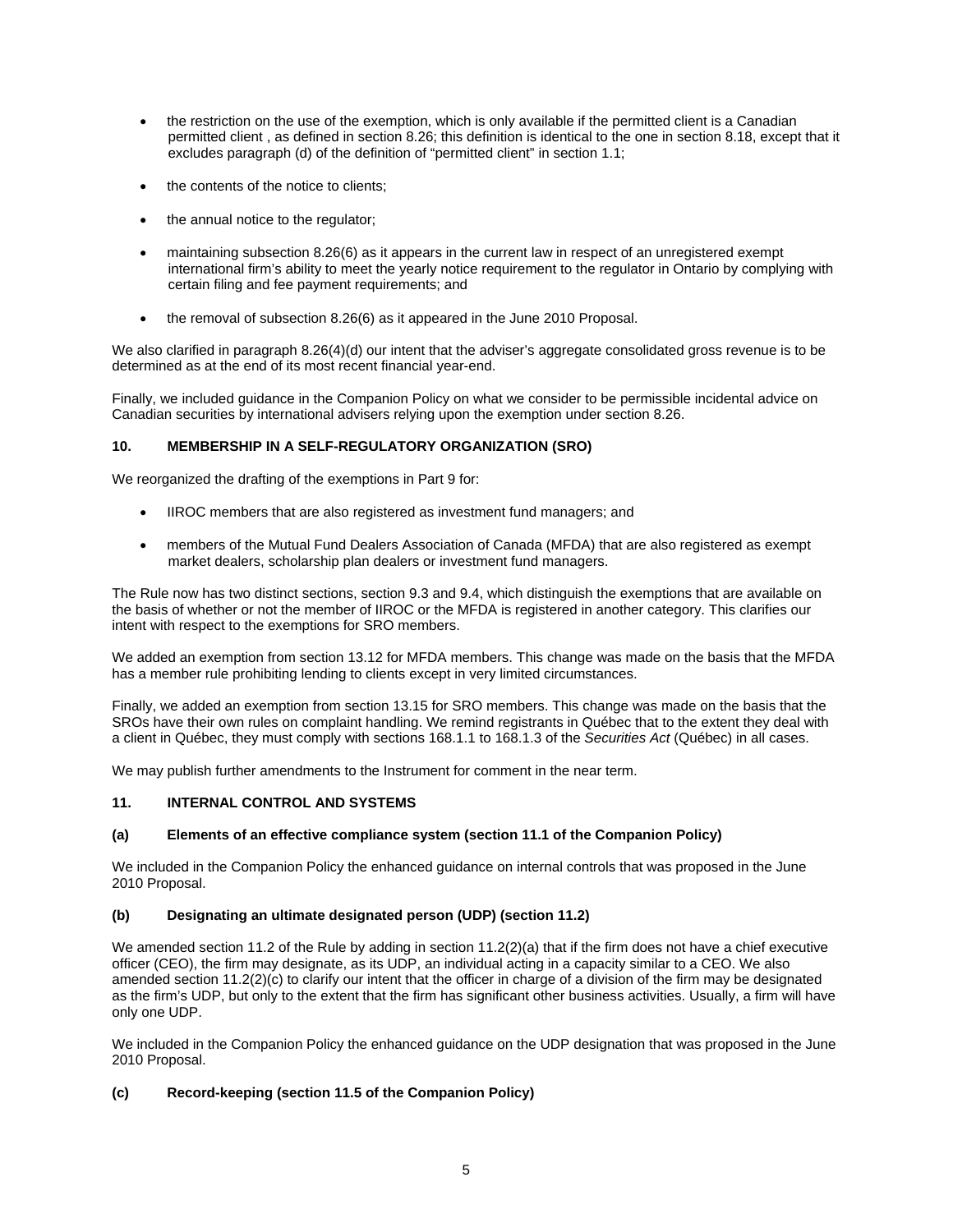We clarified the guidance in 31-103CP to the effect that we expect registered firms to maintain notes of communications with clients, whether oral or written, that could have an impact on the client's account or the client's relationship with the firm. We remind registered firms that while we do not expect them to save every voicemail or email, or to record all telephone conversations with clients, we do expect registered firms to maintain records of all communications relating to orders received from their clients.

#### **(d) Registrant acquiring a registered firm's securities or assets (section 11.9) and Registered firm whose securities are acquired (section 11.10)**

We deleted the reference to *amalgamations, mergers, arrangements, reorganizations or treasury issues* in section 11.9(3)(a) and section 11.10(3) and the reference to listed securities in section 11.9(3)(b) set out in the June 2010 proposal as these references may be unduly restrictive.

In addition, we have amended section 11.9(3)(a) and section 11.10(3) to clarify our intent in respect of when we expect to receive a notice under these provisions.

Section 11.10 of 31-103CP now includes guidance on our expectations as to the timing of the prior notice of a proposed acquisition. We expect this notice to be sent as soon as the registered firm knows or has reason to believe such a transaction is going to take place.

## **12. FINANCIAL CONDITION**

## **(a) Capital requirements (section 12.1)**

We added a new subsection (5) in section 12.1 in order to provide that a registered firm that is a member of IIROC and that is also registered as an investment fund manager is not required to comply with the requirements of section 12.1 if certain conditions relating to the registered firm's minimum capital and the filing of the IIROC Form 1 *Joint Regulatory Financial Questionnaire and Report* are met. The registered firm will be required to file this form with the regulator in addition to filing with IIROC.

Following the same policy rationale, we added a new subsection (6) to section 12.1 in order to provide that a mutual fund dealer that is a member of the MFDA and that is also registered as an exempt market dealer, scholarship plan dealer or investment fund manager is not required to comply with the requirements of section 12.1 if certain conditions relating to the registered firm's minimum capital and the filing of the MFDA Form 1 *MFDA Financial Questionnaire and Report* are met. The registered firm will be required to file this form with the regulator in addition to filing with the MFDA.

We also added guidance in section 12.1 of the Companion Policy on the exclusion of related party debt from a firm's working capital, which can only occur when the firm and the lender enter into a subordination agreement and file this agreement with the regulator.

#### **(b) Subordination agreements (section 12.2)**

We added guidance in section 12.2 of the Companion Policy to clarify the requirements relating to subordination agreements. In addition, we lengthened the delivery requirement from 5 days to 10 days.

#### **(c) Insurance (sections 12.3, 12.4 and 12.5)**

We did not make the amendments to sections 12.3(2), 12.4(3) and 12.5 as set out in the June 2010 Proposal but we added guidance in the Companion Policy on

- the coverage limits; and
- the fact that insurance requirements are not cumulative for firms registered in several categories.

We confirm, in response to several inquiries received, that firms only need to maintain insurance coverage for the highest amount required.

#### **(d) Delivering financial information (sections 12.12 and 12.14)**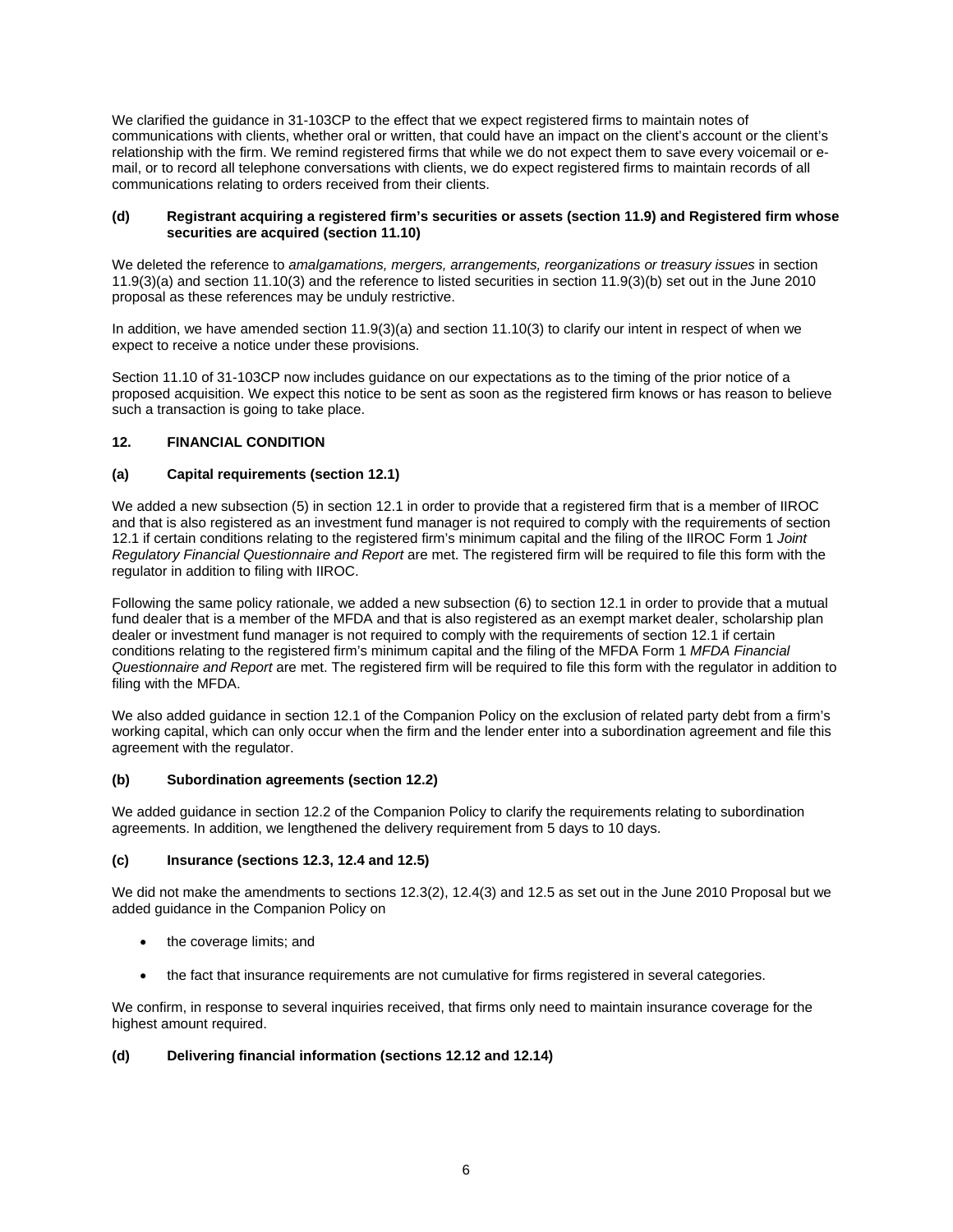We made changes to sections 12.12 and 12.14, which correlate with the changes made to the capital requirements for registered firms that are SRO members and are also registered in other categories of registration. These changes will allow these firms to file their respective SRO form with the regulator instead of filing the Form 31-103F1.

# **(e) Transition to IFRS – financial years beginning January 1, 2011**

The Instrument was amended on January 1, 2011 in order to update the accounting terms and references in the Instrument to reflect the fact that, for financial years beginning on or after January 1, 2011, there has been a changeover to International Financial Reporting Standards (IFRS) in Canadian Generally Accepted Accounting Principles (Canadian GAAP) for publicly accountable enterprises.

We remind registrants that the amendments that came into force on January 1, 2011 only apply to periods relating to financial years beginning *on or after* January 1, 2011. Absent an exemption, registrants delivering financial statements and interim financial information relating to financial years beginning before January 1, 2011 will be required to comply with the versions of NI 31-103 and NI 33-109 in force prior to January 1, 2011, which contain the existing Canadian GAAP terms and phrases.

Foreign registrants should consult National Instrument 52-107 *Acceptable Accounting Principles and Auditing Standards* (NI 52-107) as acceptable accounting principles other than IFRS may apply instead.

## **13. CLIENT RELATIONSHIPS**

## **(a) Know your client (section 13.2)**

We have increased the 10% threshold in section 13.2(3)(b)(i) to a 25% threshold, which is consistent with omnibus/blanket orders issued by each of the members of the CSA on November 5, 2010. We provide guidance in the Companion Policy on how the obligations in sections 13.2(3) should be met.

We amended section 13.2(7) to codify the parallel blanket/omnibus orders issued by each of the CSA members on November 5, 2010 providing relief from the requirement in section 13.2(2)(b) to take reasonable steps to establish whether a client is an insider of a reporting issuer or any other issuer whose securities are publicly traded. Section 13.2(2)(b) does not apply to a registrant in respect of clients for which the registrant trades only the securities referred to in sections  $7.1(2)(b)$  and  $7.1(2)(c)$ , namely mutual fund and scholarship plan securities.

#### **(b) Restrictions on certain managed account transactions (section 13.5)**

We did not amend section 13.5 as we had indicated in the June 2010 Proposal. Specifically, we did not delete the word *registered* before the word *adviser,* and we did not expand the provision to apply to IIROC members that conduct advising activities. Although we believe that these provisions should apply to all advisers without distinction as to whether or not they are IIROC members, we did not make these changes in view of the comments we received from IIROC members which indicated that there may be significant unintended consequences in respect of trades made from IIROC members' inventory accounts. We are reviewing the regime applicable to IIROC members and we may publish proposed amendments for comments in the future.

To address these issues, we added guidance in the Companion Policy with respect to trades made from the inventory account of registered dealers that are members of IIROC and that conduct advising activities (IIROC advisers) to managed accounts. We expect IIROC advisers to have policies and procedures that sufficiently mitigate the conflicts of interest inherent in such transactions.

We also provided guidance in 31-103CP regarding activities that are not prohibited by section 13.5 and clarified the consent requirements.

## **(c) Disclosure when recommending related or connected securities (section 13.6)**

We clarified paragraph (b) by also referring to a mutual fund, scholarship plan, educational plan or educational trust that is managed, as an investment fund manager, by an affiliate of the registered firm.

#### **(d) Referral arrangements (sections 13.7 to 13.11)**

We amended sections 13.8, 13.9 and 13.10 in accordance with the June 2010 Proposal, in order to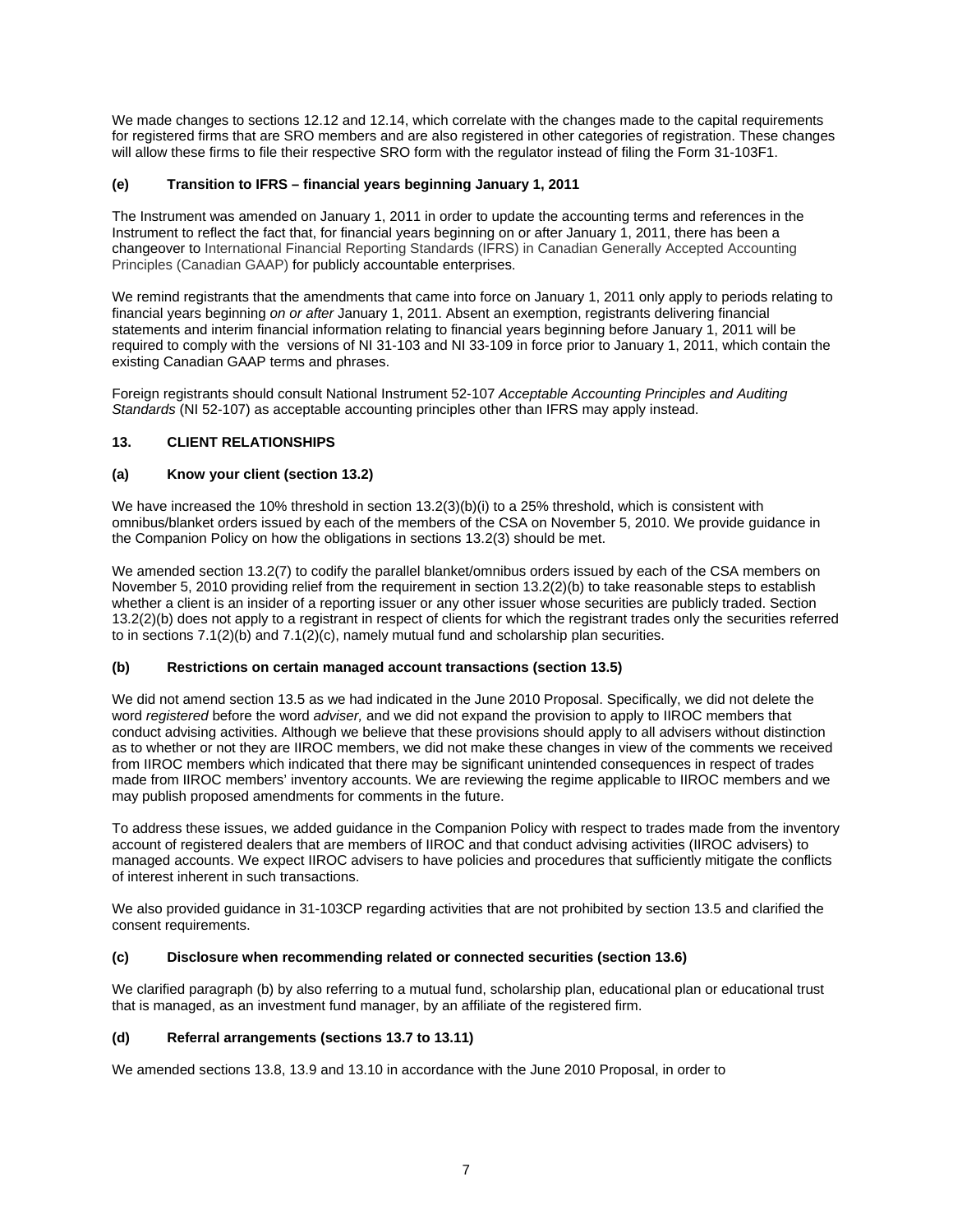- clarify section 13.8 by stating that a registered firm, or a registered individual whose registration is sponsored by the registered firm, must not participate in a referral arrangement with another person or company unless certain conditions are met;
- clarify the contractual agreement requirements: our intent is that only the registered firm is required to be a party to a written agreement;
- provide in paragraph (b) of section 13.8 that the registered firm is required to record all referral fees, but deleted the words "on its records" in favour of additional guidance on keeping records of referral fees;
- in section 13.9, provide that the registered firm, and not the individual registrant, is held to the due diligence requirement with respect of the qualifications of the person or company to whom the referral is made; and
- in section 13.10 of the Rule we replaced the words *referral arrangement* with *agreement* to better reflect our intent.

We amended the guidance on referral arrangements in the Companion Policy to indicate that registered firms are responsible for monitoring and supervising all of their referral arrangements. We also added new guidance indicating our view that the receipt of an unexpected gift of appreciation would not fall within the scope of a referral arrangement.

## **(e) Lending to clients (section 13.12)**

We added Companion Policy guidance confirming that direct lending to clients (margin) is reserved to IIROC members and addressing the application of this provision to certain leveraged products.

#### **(f) Disclosure when recommending the use of borrowed money (section 13.13)**

We have removed an exception from the disclosure requirements required when a registrant recommends the use of borrowed money to purchase securities. The exception only applied to members of IIROC and the MFDA. Members of IIROC and the MFDA are now fully exempt from these requirements as their rules adequately cover the same regulatory risks.

#### **(g) Complaint handling (section 13.15 of the Companion Policy)**

We adopted the guidance that was proposed in the June 2010 Proposal. The guidance covers what the firm's complaint handling policies and procedures should include, recommendations as to the manner of responding to verbal complaints and complaints in writing, as well as the timeframe within which the complaint should be dealt with.

## **(h) Dispute resolution service (section 13.16)**

We did not make the changes we proposed to section 13.16 to list the specific matters that require independent dispute resolution, following the comments we received on this proposal. We therefore maintained the existing requirement to provide such services for any trading or advising activity.

The transition period for the coming into force, for all registrants except those registered in Québec, of section 13.16 has been extended from September 28, 2011 to September 28, 2012 in section 16.16. The extension of this transition period will allow the CSA to further consider this regime in light of a number of questions we have received. Considering the importance of this provision in respect of investor protection, we may publish proposed amendments for comments in the future.

We remind firms registered in Québec that this transition period is not applicable to them because they have been, and continue to be, subject to sections 168.1.1 to 168.1.3 of the *Securities Act* (Québec) since 2002.

#### **14. HANDLING CLIENT ACCOUNTS**

#### **(a) Relationship disclosure information (section 14.2)**

Section 14.2(2)(j) has been amended to reflect the fact that not all registered firms are currently required to comply with section 13.16 as they may be relying on the transition period (as amended in section 16.16). This transition period does not apply to firms registered in Québec and to firms registered after September 28, 2009.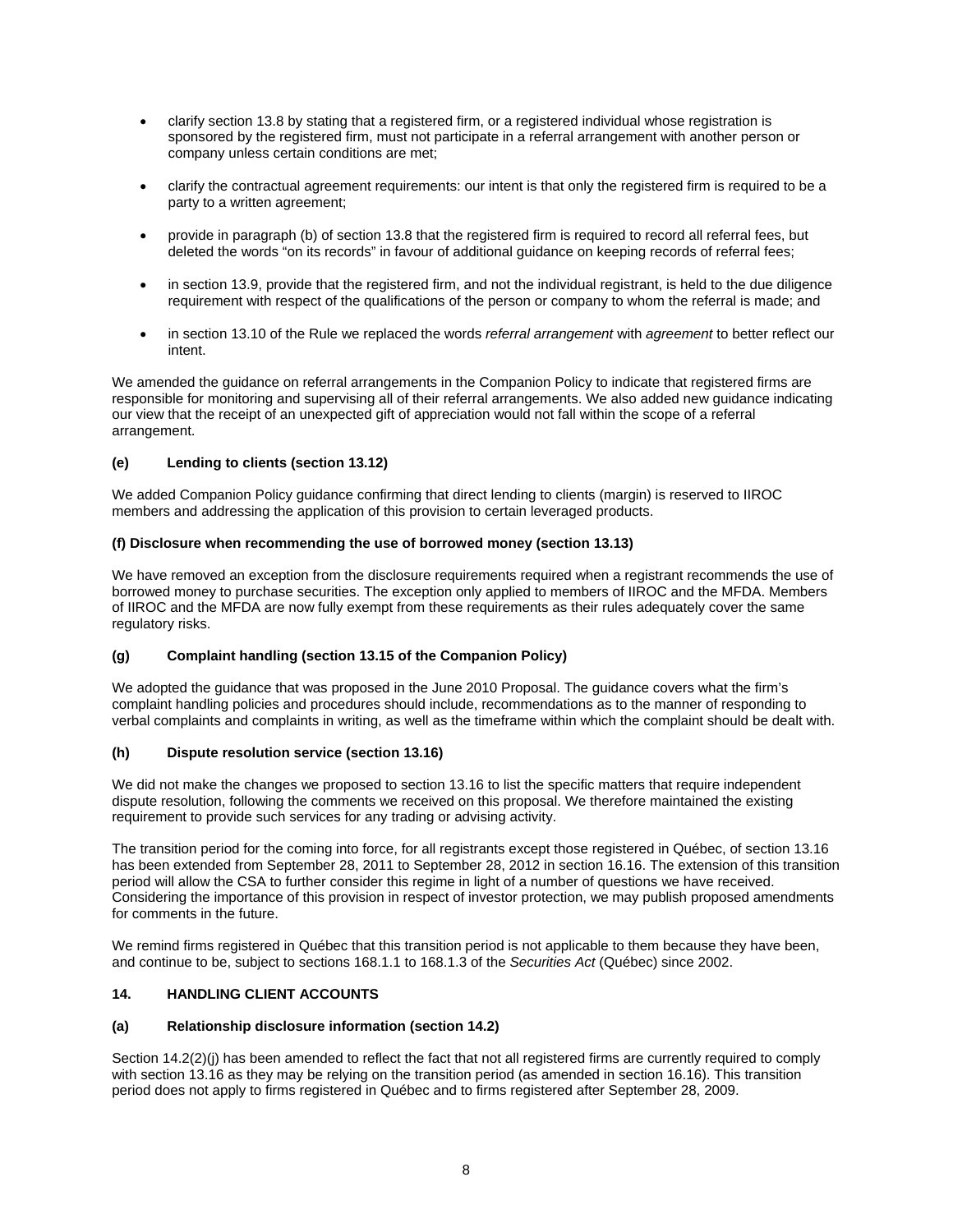### **(b) Notice to clients by non-resident registrants (section 14.5)**

We amended section 14.5 by adding an exception to the requirement to provide the risk notice to clients in a jurisdiction if the firm has its head office in Canada and is registered in the local jurisdiction. In response to comments received, the Rule no longer refers to a physical place of business.

We further amended section 14.5 in order to make the contents of the risk notice to clients consistent with the notice which must be given by dealers and advisers relying on the exemptions provided in sections 8.18 and 8.26 respectively. Firms are not required to send a new notice as amended to existing clients, since the amendments are not retroactive.

### **(c) Content and delivery of trade confirmation (section 14.12)**

We amended section 14.12 as follows:

- section 14.12(1) now allows the registered dealer to deliver trade confirmations to a registered adviser acting for the client if the client consents in writing;
- section 14.12(3) now expands the exceptions to the requirement in section 14.12(1)(h) to a security of a mutual fund that is established and managed, as an investment fund manager, by the registered dealer or an affiliate of the dealer, where the names of the dealer and the fund are sufficiently similar to indicate that they are affiliated or related;
- new subsection (5) requires a registered investment fund manager to send a trade confirmation to a security holder when the investment fund manager executes a redemption order received directly from the security holder; and
- new subsection (6) clarifies that we did not intend for subsection (5) to apply to an adviser, that is also an investment fund manager, relying on the dealer registration exemption in section 8.6.

We included additional guidance in the Companion Policy in respect of a registered dealer outsourcing the delivery of trade confirmations to an investment fund manager.

#### **(d) Confirmations for certain automatic plans (section 14.13)**

We removed the condition to send a trade confirmation semi-annually to a client where the registered dealer relies on the exemption from sending a trade confirmation as the client already receives a quarterly or annual account statement showing the same information under section 14.14.

#### **(e) Account statements (section 14.14)**

We amended section 14.14 to provide that

- a mutual fund dealer (upon certain conditions) need not send an account statement on a monthly basis (section 14.14(2.1));
- where there is no dealer of record, the investment fund manager is expected to send account statements at least once every 12 months (section 14.14(3.1)); and
- a scholarship plan dealer (upon certain conditions) need not send quarterly account statements (section 14.14(6)).

We included additional guidance in the Companion Policy in respect of a registered firm's ability to outsource the delivery of account statements and the valuation of securities by third-party pricing providers for the purpose of account statements.

We did not make the proposed amendments to section 14.14 of the Rule that would have required that securities be valued using fair value. Section 14.14 continues to refer to market value.

#### **15. TRANSITION**

We extended certain transition periods to September 28, 2012: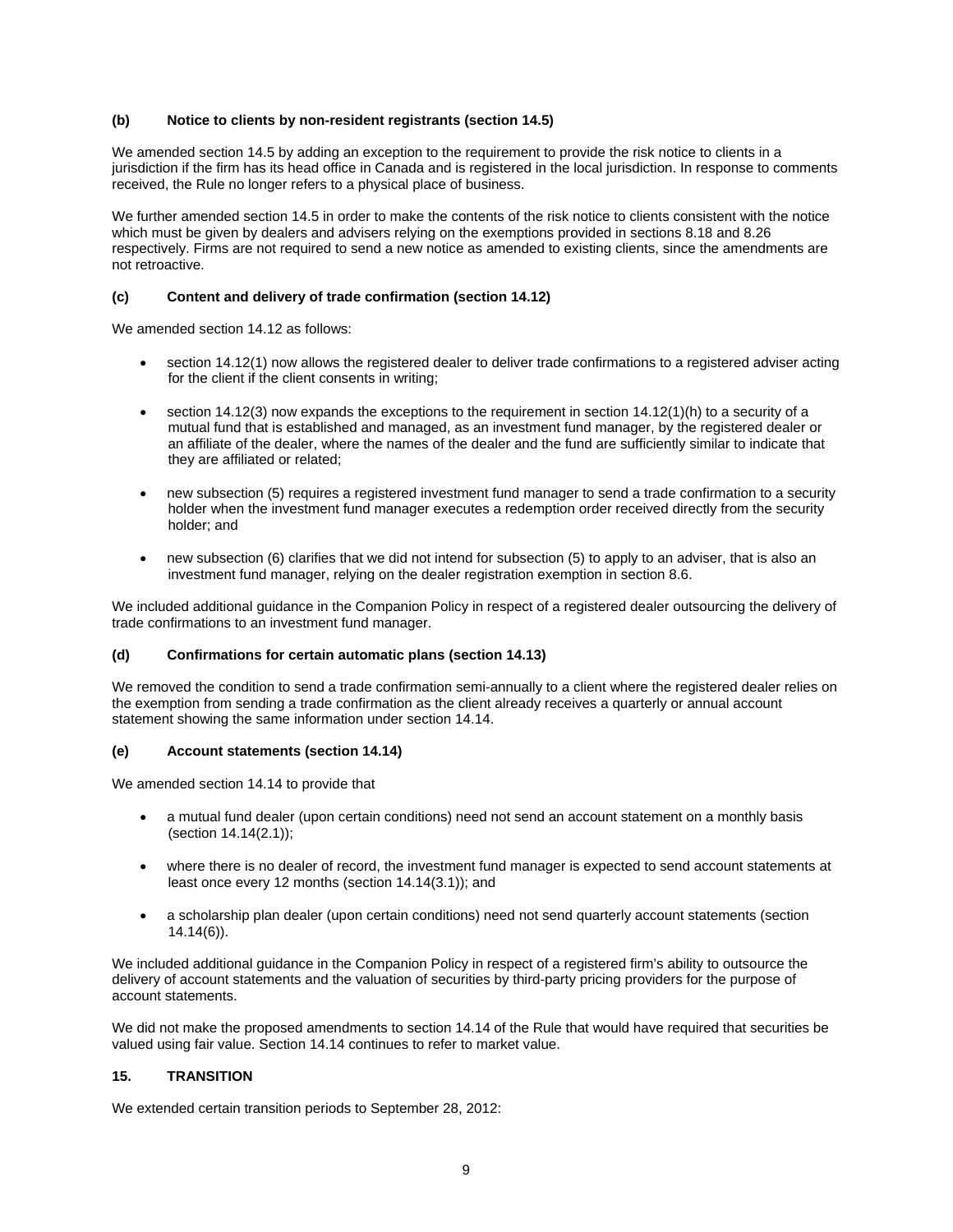- temporary exemption for Canadian investment fund manager registered in its principal jurisdiction (section 16.5);
- temporary exemption for foreign investment fund managers (section 16.6); and
- complaint handling in respect of dispute resolution services (section 16.16), except in Québec.

## **16. FORM 31-103F1** *Calculation of Excess Working Capital*

We made technical adjustments to this form, including

- terminology changes in accordance with NI 52-107 that reflect Canada's changeover to IFRS. This includes adding a definition of fair value for the purpose of valuing securities in the Form 31-103F1 which aligns with a registrant's requirement to value securities in financial statements in accordance with Canadian GAAP applicable to publicly accountable enterprises under NI 52-107;
- clarification that the insurance deductible refers to the insurance maintained in accordance with Part 12;
- addition of new guidance notes to the form;
- revising the list of designated exchanges; and
- inclusion of new margin rates for mortgages. These new margin rates apply to all mortgages not in default. If a firm is registered in Ontario, or in any jurisdiction of Canada *and* Ontario, these new margin rates apply only to mortgages insured under the *National Housing Act* (Canada) and conventional first mortgages. If a firm is registered in any jurisdiction in Canada *except* Ontario, the new margin rates and insurance requirements apply to all mortgages.

## **17. FORM 31-103F2** *Submission to Jurisdiction and Appointment of Agent for Service*

We included a requirement to provide the international firm's NRD number, if applicable, and contact information for their chief compliance officer.

### **18. APPENDIX B** *Subordination Agreement*

To add clarity, we amended section 4 of the subordination agreement to provide a 10-day prior notice to the regulator of full or partial repayment of the loan, in accordance with section 12.2. We remind registrants that related party debt must be excluded from a firm's working capital on Form 31-103F1, unless the firm and the lender have executed a subordination agreement.

#### **19. AMENDMENTS TO NI 33-109**

#### **(a) Definition of permitted individuals**

We clarified the definition of permitted individual in section 1.1 of NI 33-109 and added guidance in the Companion Policy indicating that a permitted individual may or may not be a registered individual.

#### **(b) Timelines for filing**

We amended all provisions setting out the filing timelines of notices. Where a notice was previously required to be filed in 7 days it is now required to be filed within 10 days.

#### **(c) Voluntary resignation**

We added the words "resigned voluntarily" in section 2.3(2)(b) to correlate with Form 33-109F7 *Reinstatement of Registered Individuals and Permitted Individuals*.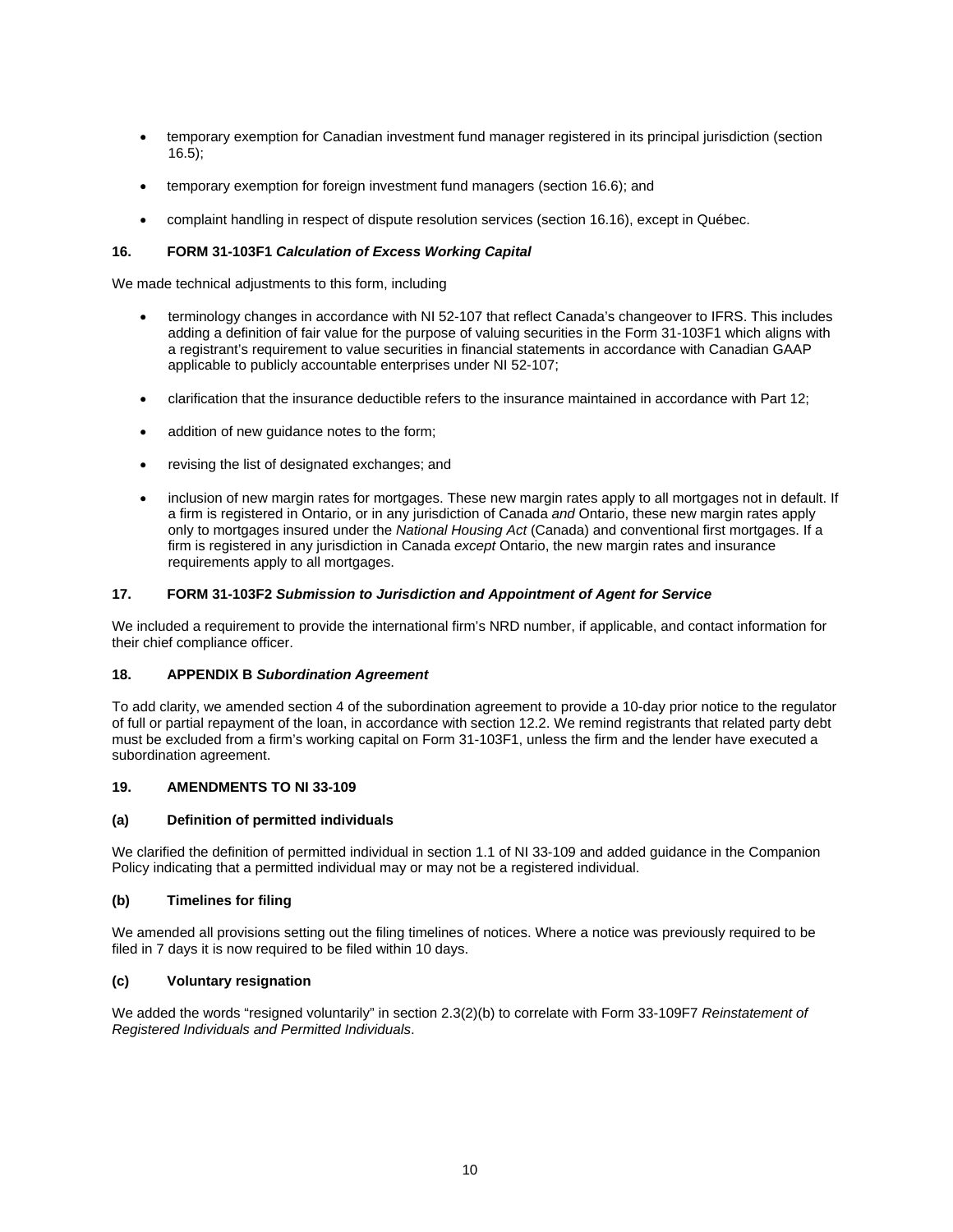# **(d) Termination of employment**

Further to our June 2010 Proposal, we revised section 4.2(1)(b) of NI 33-109 so that the information in item 5 [*Details about the termination]* must be completed in all cases of termination, unless the termination was due to the death of the individual.

## **(e) Use of forms**

We added additional guidance in 33-109CP regarding the use of the forms.

## **20. AMENDMENTS TO NI 33-109 FORMS**

## **(a) Technical changes and updating contact information**

We made certain technical changes to the following forms to update contact information and add clarity:

- Form 33-109F1 *Notice of Termination of Registered Individuals and Permitted Individuals*
- Form 33-109F3 *Business Locations Other than Head Office*
- Form 33-109F5 *Change of Registration Information*
- Form 33-109F7 *Reinstatement of Registered Individuals and Permitted Individuals*

## **(b) Form 33-109F2** *Change or Surrender of Individual Categories*

In addition to technical changes, updating contact information and clarifications, we amended Form 33-109F2 in order to add a question on relevant securities industry experience in Item 4 – *Adding categories.*

#### **(c) Form 33-109F4** *Registration of Individuals and Review of Permitted Individuals* **(Form 33-109F4)**

In addition to technical changes, updating contact information and clarifications, we amended Form 33-109F4 in order to:

- add a question on relevant securities industry experience in Item 8 *Proficiency*;
- add questions relative to the CFA Charter and the CIM designation in Schedule E *Proficiency (Item 8)*;
- add questions on relevant securities industry experience in Schedule F *Proficiency (Items 8.3 and 8.4)*; and
- add a question in Schedule G *Current employment, other business activities, officer positions held and directorships (Item 10)* with respect to the name of the person at the sponsoring firm who has reviewed and approved the multiple employment or business related activities or proposed business related activities.

We added guidance in 33-109CP on Item 18 *Agent for service* to clarify that there is no distinct form which is prescribed under NI 33-109 for the appointment of an agent for service for use by individuals, and that the form used by the registered firm constitutes an acceptable format to the regulator.

# **(d) Form 33-109F6** *Firm Registration* **(Form 33-109F6)**

In addition to technical changes, updating contact information and clarifications, we amended Form 33-109F6 in order to:

- clarify what we mean by "jurisdiction", "jurisdiction of Canada" and "foreign jurisdiction" and that the questions in Part 4 –*Registration History* and Part 7 *– Regulatory Action* are to be answered in respect of any jurisdiction of Canada and any foreign jurisdiction. In other parts of Form 33-109F6, references to "jurisdictions" or "jurisdiction of Canada" refer to all provinces and territories of Canada;
- clarify the audited financial statement requirements in section 5.13; and